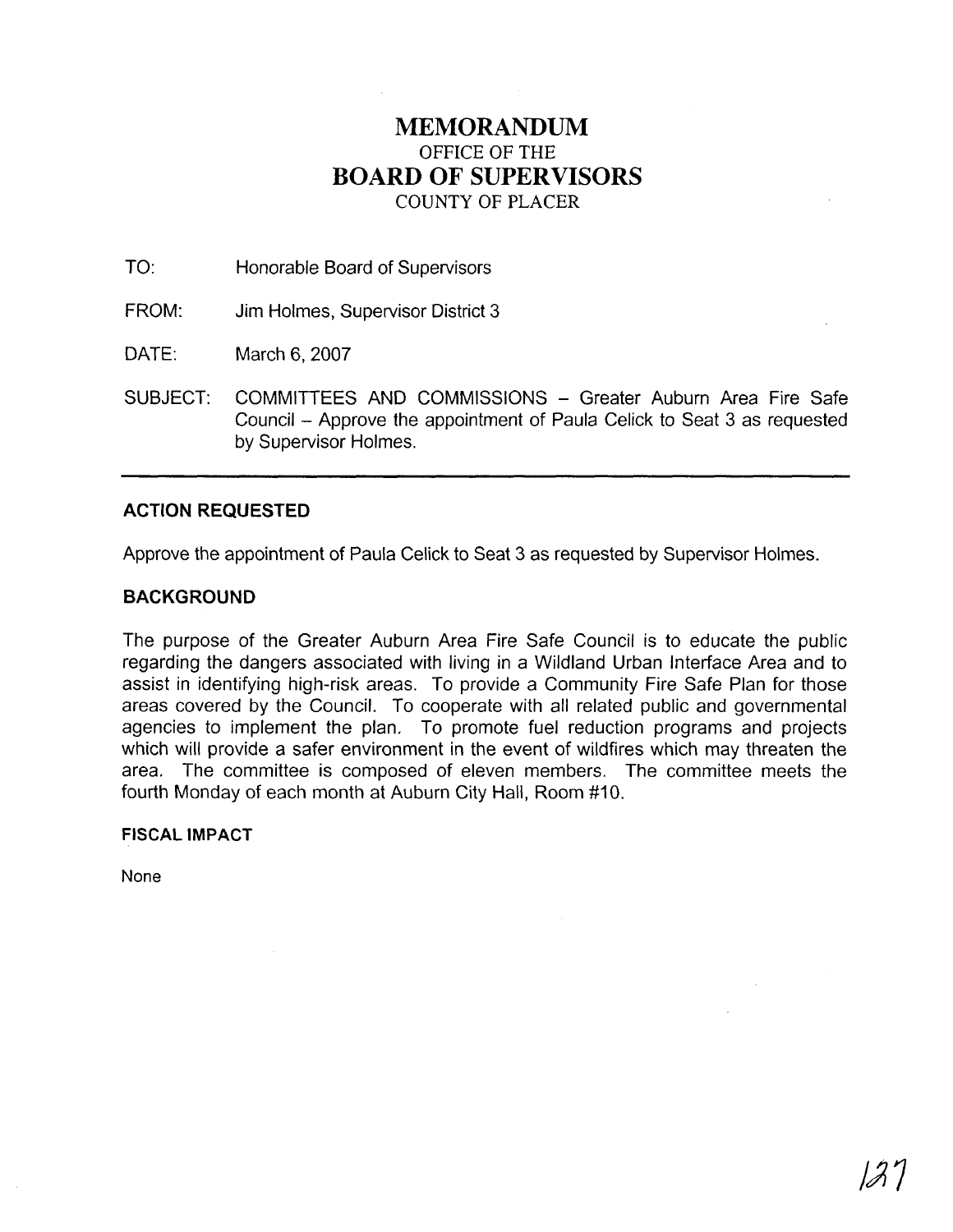| <b>PLACER COUNTY</b><br><b>BOARD OF SUPERVISORS</b><br><b>APPLICATION FOR MEMBERSHIP ON</b><br><b>ADVISORY BOARD OR COMMISSION</b><br>THE FOLLOWING IS PUBLIC INFORMATION<br>(NAME OF BOARD, COMMISSION, OR COMMITTEE)<br>DAYS: Mon., Thurs & Fri. TIMES Evenings<br>APPLICATIONS WILL BE RETAINED FOR TWO YEARS                                                                                                                                                                                                     |  |  |  |
|----------------------------------------------------------------------------------------------------------------------------------------------------------------------------------------------------------------------------------------------------------------------------------------------------------------------------------------------------------------------------------------------------------------------------------------------------------------------------------------------------------------------|--|--|--|
| APPLICATION FOR MEMBERSHIP ON: Western Placer Co. Joint Fire District Task Force<br>IF THIS BOARD/COMMISSION/COMMITTEE CALLS FOR A SPECIFIC TYPE MEMBER, PLEASE INDICATE THE<br>POSITION FOR WHICH YOU ARE APPLYING: N/A<br>NAME: Paula Celick<br>SUPERVISORIAL DISTRICT IN WHICH YOU RESIDE: Fifth<br>TIMES YOU ARE AVAILABLE FOR MEETINGS:<br>EMPLOYMENT EXPERIENCE/PROFESSION (A RESUME MAY BE ATTACHED): see attached<br>ORGANIZATION/COMMUNITY EXPERIENCE: see attached<br>EDUCATIONAL EXPERIENCE: see attached |  |  |  |
|                                                                                                                                                                                                                                                                                                                                                                                                                                                                                                                      |  |  |  |
|                                                                                                                                                                                                                                                                                                                                                                                                                                                                                                                      |  |  |  |
|                                                                                                                                                                                                                                                                                                                                                                                                                                                                                                                      |  |  |  |
|                                                                                                                                                                                                                                                                                                                                                                                                                                                                                                                      |  |  |  |
|                                                                                                                                                                                                                                                                                                                                                                                                                                                                                                                      |  |  |  |
|                                                                                                                                                                                                                                                                                                                                                                                                                                                                                                                      |  |  |  |
|                                                                                                                                                                                                                                                                                                                                                                                                                                                                                                                      |  |  |  |
|                                                                                                                                                                                                                                                                                                                                                                                                                                                                                                                      |  |  |  |
|                                                                                                                                                                                                                                                                                                                                                                                                                                                                                                                      |  |  |  |
|                                                                                                                                                                                                                                                                                                                                                                                                                                                                                                                      |  |  |  |
|                                                                                                                                                                                                                                                                                                                                                                                                                                                                                                                      |  |  |  |
|                                                                                                                                                                                                                                                                                                                                                                                                                                                                                                                      |  |  |  |
|                                                                                                                                                                                                                                                                                                                                                                                                                                                                                                                      |  |  |  |
|                                                                                                                                                                                                                                                                                                                                                                                                                                                                                                                      |  |  |  |
|                                                                                                                                                                                                                                                                                                                                                                                                                                                                                                                      |  |  |  |
| APPLICATION MUST BE FILED WITH THE CLERK OF THE BOARD OF SUPERVISORS<br>175 FULWEILER AVENUE, ROOM 101, AUBURN, CALIFORNIA 95603                                                                                                                                                                                                                                                                                                                                                                                     |  |  |  |
| DATE: 7 February 2005<br><b>SIGNATURE</b>                                                                                                                                                                                                                                                                                                                                                                                                                                                                            |  |  |  |
|                                                                                                                                                                                                                                                                                                                                                                                                                                                                                                                      |  |  |  |

r